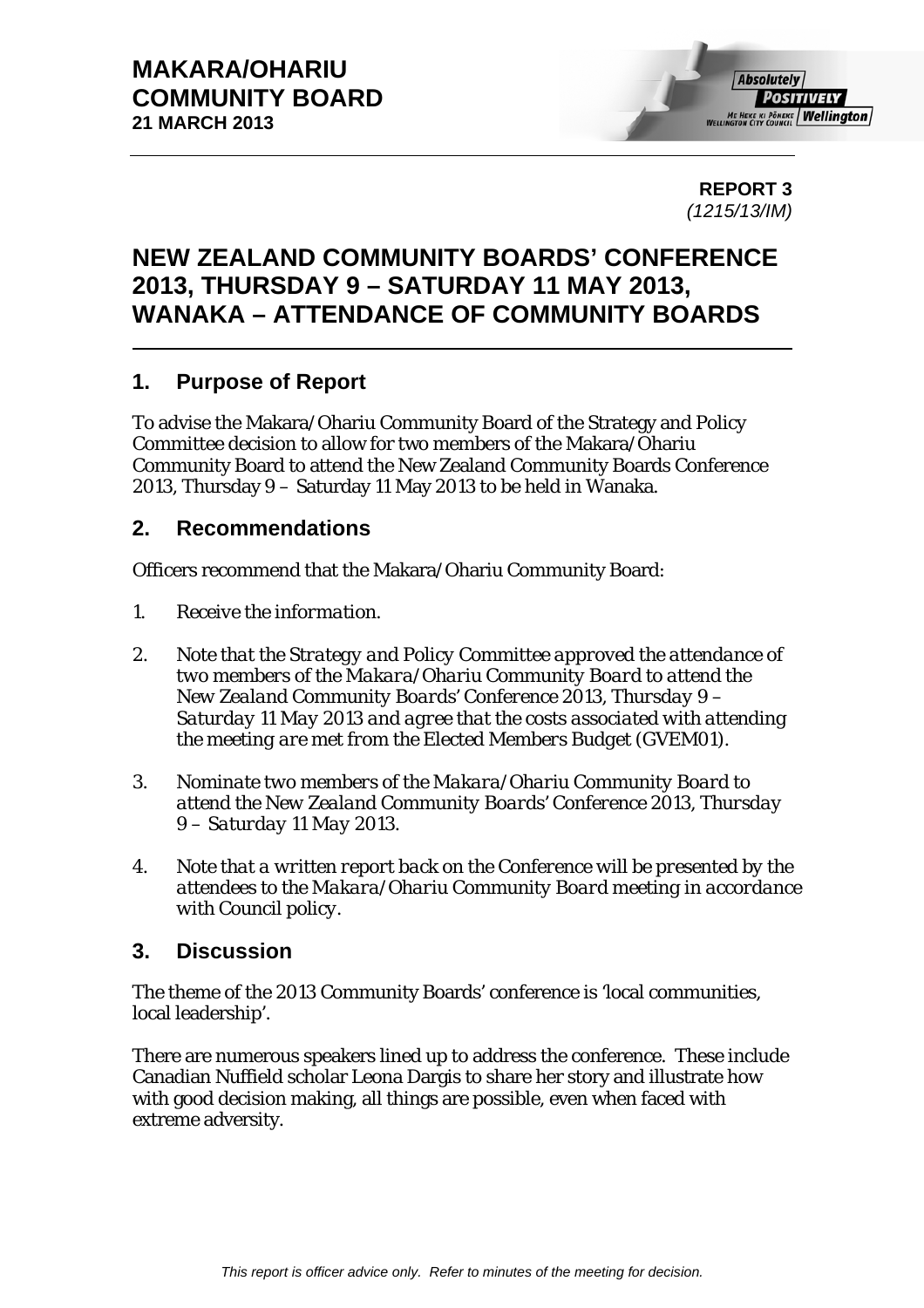Sam Johnson who will give his view on leadership and how it can be applied both in life and in the future of Community Boards. Trevor Johnston, the recently retired Chief Executive Officer of Riverland Meats to share his vast experience and tried and true methods of inspiring and leading organisations.

There will be addresses from the Minister of Local Government, President and the Chief Executive Officer of Local Government New Zealand.

During the conference gala dinner, the presentation of Best Practice Awards will be made to Community Boards who have made significant contributions to the process of achieving excellence in Local Government.

The full programme is attached as appendix one.

#### *3.1 Considerations*

When deciding whether two members of the Makara/Ohariu Community Board should attend this conference, consideration should be given to:

- the cost; and
- the impact of attendance on the budget; and
- the other conferences elected members may wish to attend later in the financial year.

The total cost of two members from the Makara/Ohariu Community Board to attend is expected to be estimated at \$3,504 and will be met from the conference budget.

The cost of attendance per person is broken down as follows:

| Item                                       | Cost                                   |
|--------------------------------------------|----------------------------------------|
| <b>Registration (full)</b>                 | \$745 (early bird)                     |
| Return Flights (Wellington to Queenstown)  | \$438*                                 |
| Accommodation                              | \$429 (3 nights $@$ \$143 per night)** |
| <b>Transfers from Queenstown to Wanaka</b> | $$40***$                               |
| <b>Incidentals</b>                         | <b>\$100</b>                           |
| <b>Total</b>                               | \$1,752                                |

based on fully flexi fares

\*\* an extra nights accommodation has been factored in due to the Conference programme and the timing of flights out of Queenstown on the Saturday.

\*\*\* \$20 each way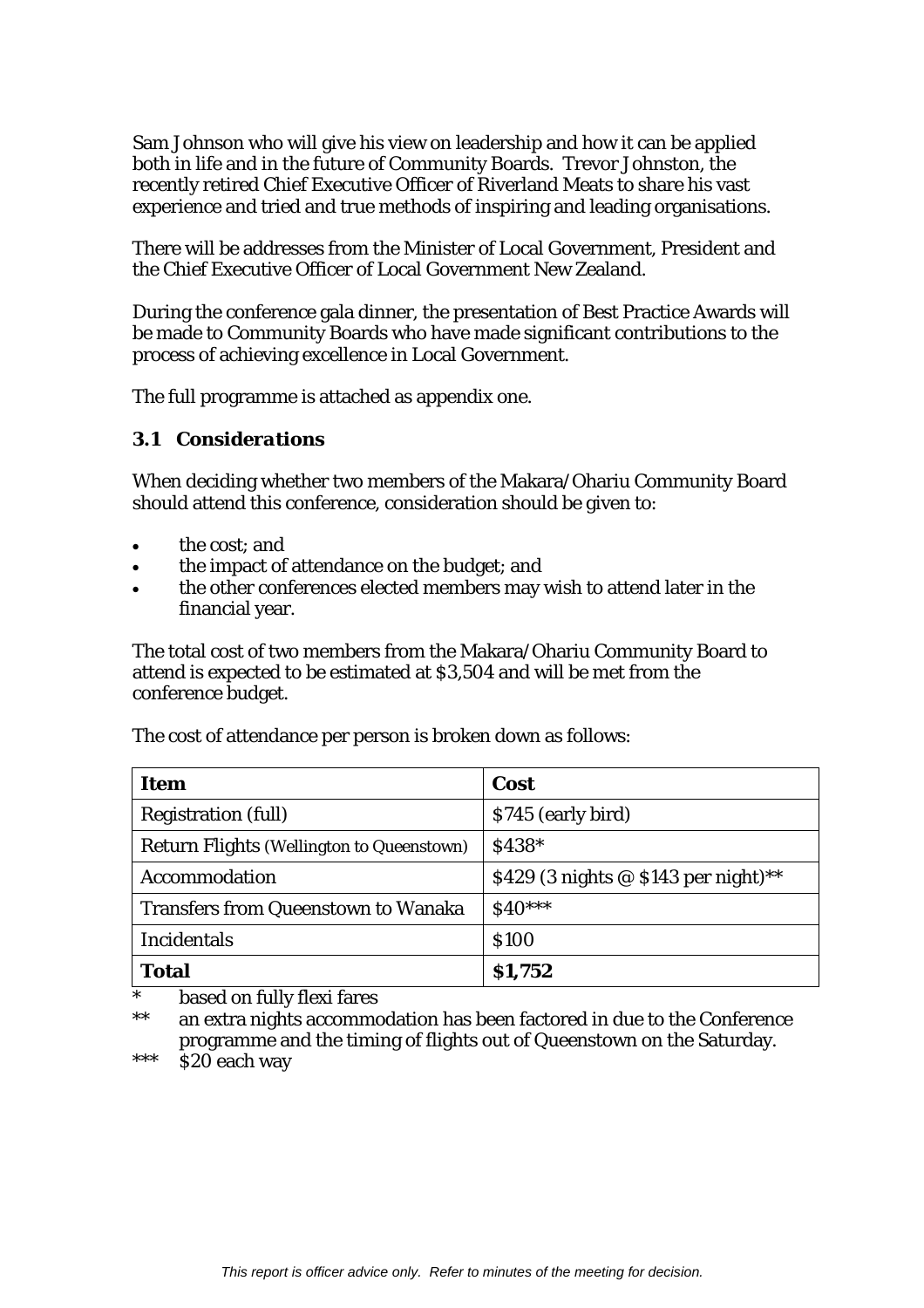The impact on the budget of two members from each of the Community Boards attending this conference is outlined below:

|                        | 2012/2013     | <b>Year to Date</b> | Unexpended |
|------------------------|---------------|---------------------|------------|
|                        | <b>Budget</b> | <b>Expenditure</b>  | Funds      |
| Total budget for fees, |               |                     |            |
| travel and             | \$37,500      | \$19,263            | \$18,237   |
| accommodation          |               |                     |            |
| Impact of sending up   |               |                     |            |
| to four board          |               | \$22,767            | \$14,733   |
| members to the         | \$3,504       |                     |            |
| conference             |               |                     |            |

#### **4. Conclusion**

A decision is required from the Committee to approve the attendance of up to two members of the Makara/Ohariu Community Board to attend the New Zealand Community Boards' Conference 2013 to be held from Thursday 9 – Saturday 11 May 2013 in Wanaka.

Contact Officer: *Fiona Dunlop – Committee Advisor*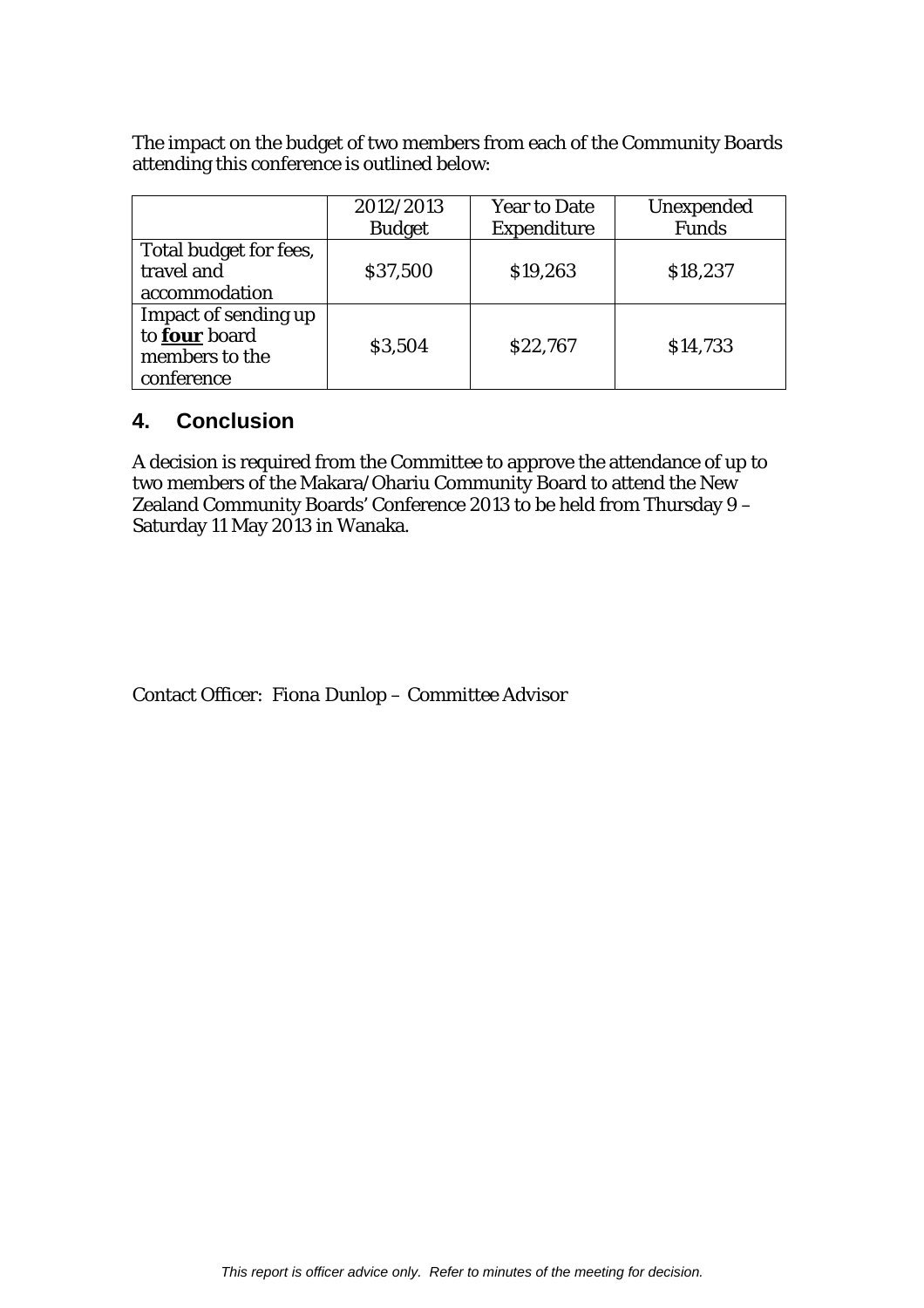#### **Supporting Information**

#### **1)Strategic Fit / Strategic Outcome**

*1.1 Governance, Information and Engagement: We want to involve people and maintain their confidence, in our decision making.* 

**2) LTP/Annual Plan reference and long term financial impact**  *Relates to C534: Elections, Governance and Democratic Process* 

**3) Treaty of Waitangi considerations**  *There are no Treaty of Waitangi implications* 

**4) Decision-Making**  *The Strategy and Policy Committee has the delegation to approve the attendance of Elected Members at domestic conferences and seminars* 

**5) Consultation a)General Consultation**  *Not required*  **b) Consultation with Maori**  *Not required* 

**6) Legal Implications**  *Nil* 

**7) Consistency with existing policy**  *This report is consistent with existing Wellington City Council policy*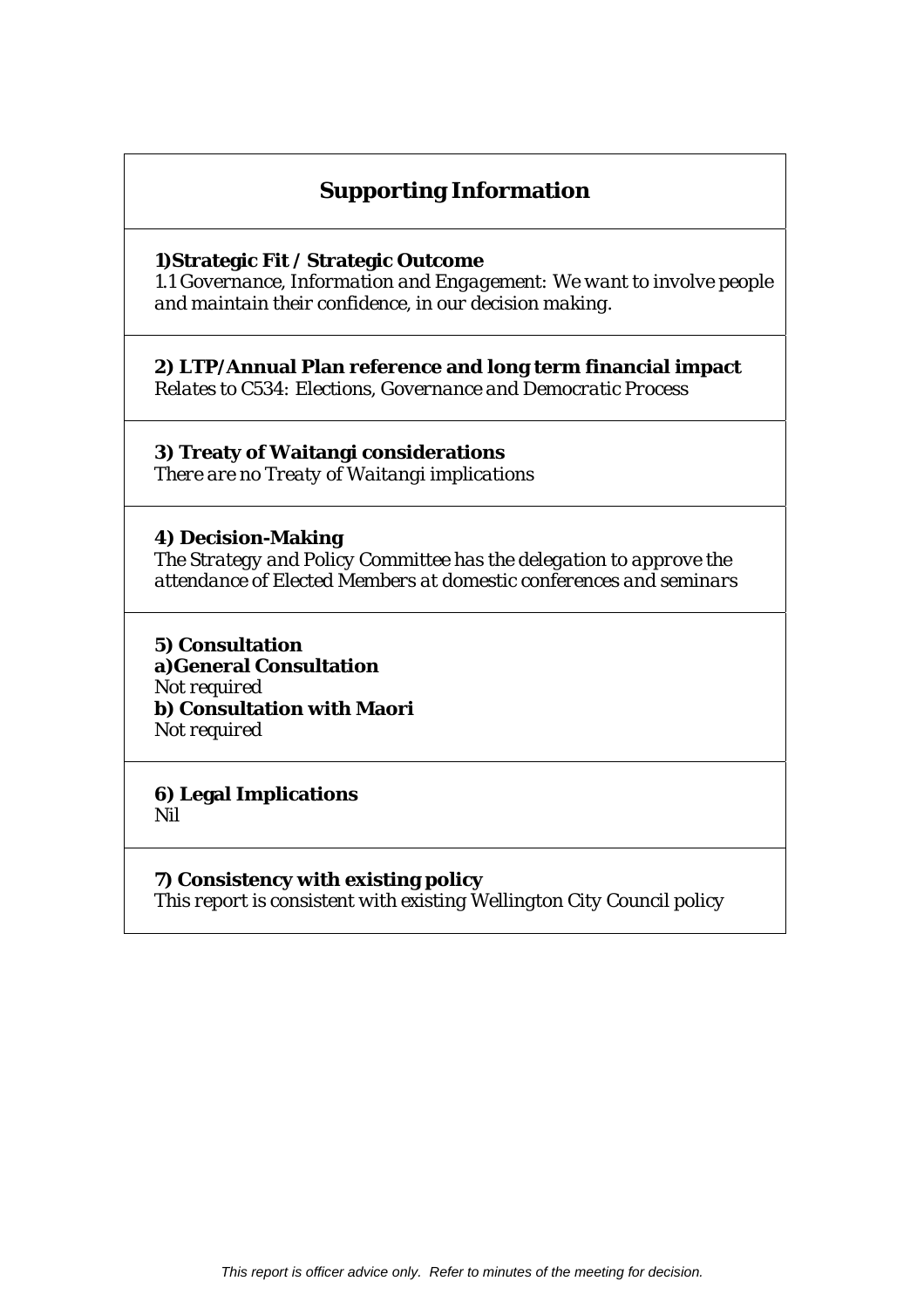# MARAMINA Programme PROGRAMME

#### **Thursday 9 May 2013**

6.30pm – 8.00pm – Venue: Edgewater **Welcome cocktails** Venue: Edgewater Venue: Edgewater Venue: Edgewater Venue: Edgewater

#### **Friday 10 May 2013**

### THURSDAY

FRIDAY

| $7.30$ am $-4.30$ pm    | Registration and information desk open                          | Venue: Lake Wanaka Centre |
|-------------------------|-----------------------------------------------------------------|---------------------------|
| $8.30$ am $- 8.55$ am   | Wanaka - For a change!                                          |                           |
|                         | Ed Taylor, MC                                                   |                           |
|                         | Lyal Cocks, Wanaka Community Board Chair                        |                           |
|                         | Vanessa van Uden, Mayor, Queenstown Lakes District Council      |                           |
|                         | Michael Skerret, Ngai Tahu                                      |                           |
|                         | Kathy Wiltshire, Communications and Stakeholder Manager, Chorus |                           |
| $8.55$ am - 09.45am     | Leaders who engage and empower                                  |                           |
|                         | Leona Dargis                                                    |                           |
|                         | Kindly sponsored by Smart Environmental                         |                           |
| $9.45$ am $-10.15$ am   | Engaging communities – creating conversation and ownership      |                           |
|                         | Monique Davidson, Gina Scandrett, Horowhenua District Council   |                           |
|                         | Kindly sponsored by Horowhenua District Council                 |                           |
| $10.15$ am $- 10.30$ am | <b>Future focus</b>                                             |                           |
|                         | Lawrence Yule, President, LGNZ                                  |                           |
|                         |                                                                 |                           |



**6**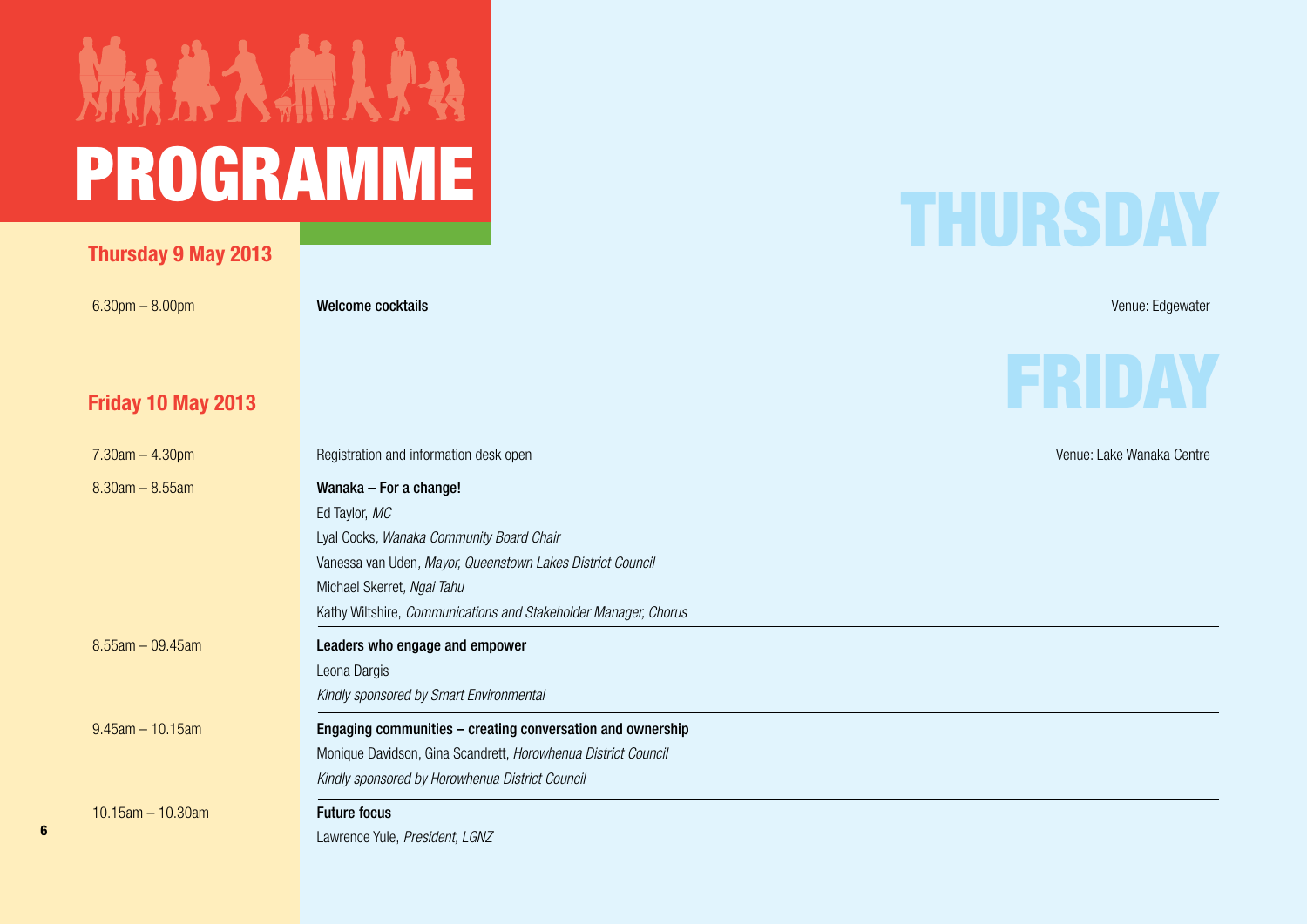# FRIDAY

| $10.30$ am $- 11.00$ am | Morning tea                                                                                                                                                                                                                                                                                                                              |                                                                                                                                                                                                                                                                                                                       |                                                                                                                                                                                                                                                                    |                                                                                                                                                                                                                                                      |
|-------------------------|------------------------------------------------------------------------------------------------------------------------------------------------------------------------------------------------------------------------------------------------------------------------------------------------------------------------------------------|-----------------------------------------------------------------------------------------------------------------------------------------------------------------------------------------------------------------------------------------------------------------------------------------------------------------------|--------------------------------------------------------------------------------------------------------------------------------------------------------------------------------------------------------------------------------------------------------------------|------------------------------------------------------------------------------------------------------------------------------------------------------------------------------------------------------------------------------------------------------|
| $11.00am - 12.30pm$     | <b>Concurrent workshops</b><br>A license to lead<br>Empowering community boards to<br>have a leadership role in their<br>communities (with case-studies of<br>long term planning and working with<br>your council)<br>Karyl Gunn, Chair, Te Puke<br><b>Community Board</b><br>Sam Marshall, Thames Coromandel<br><b>District Council</b> | Safe Communities: working locally<br>to improve safety<br>Community safety through<br>collaboration - community boards<br>building safe communities and<br>reflecting community interests in local<br>alcohol policies<br>Dr Carolyn Coggan, Executive Director,<br>Safe Communities Foundation New<br><b>Zealand</b> | <b>Empowering youth</b><br>Helping community boards connect<br>with young people in their community<br>and how to harness their skills,<br>knowledge and connections<br>Kapiti Coast District Council<br>Ministry of Youth Development<br><b>Hutt City Council</b> | Are you ready? Yeah right<br>How prepared is your community board<br>to assist your community in a crisis?<br>Jayne Beer, Community Relations<br>Officer, New Plymouth District Council<br>Robyn H Wallace, Chair, Kaiapoi<br><b>Community Board</b> |
| $12.30$ pm $- 1.15$ pm  | Alan Taylor, Chair, Wanganui Rural<br><b>Community Board</b><br>Lunch                                                                                                                                                                                                                                                                    | Cathy Bruce, Local Government<br>Manager (Alcohol), Health Promotion<br>Agency                                                                                                                                                                                                                                        |                                                                                                                                                                                                                                                                    |                                                                                                                                                                                                                                                      |
| $1.15$ pm $- 2.00$ pm   | Address from the Minister of local government                                                                                                                                                                                                                                                                                            |                                                                                                                                                                                                                                                                                                                       |                                                                                                                                                                                                                                                                    |                                                                                                                                                                                                                                                      |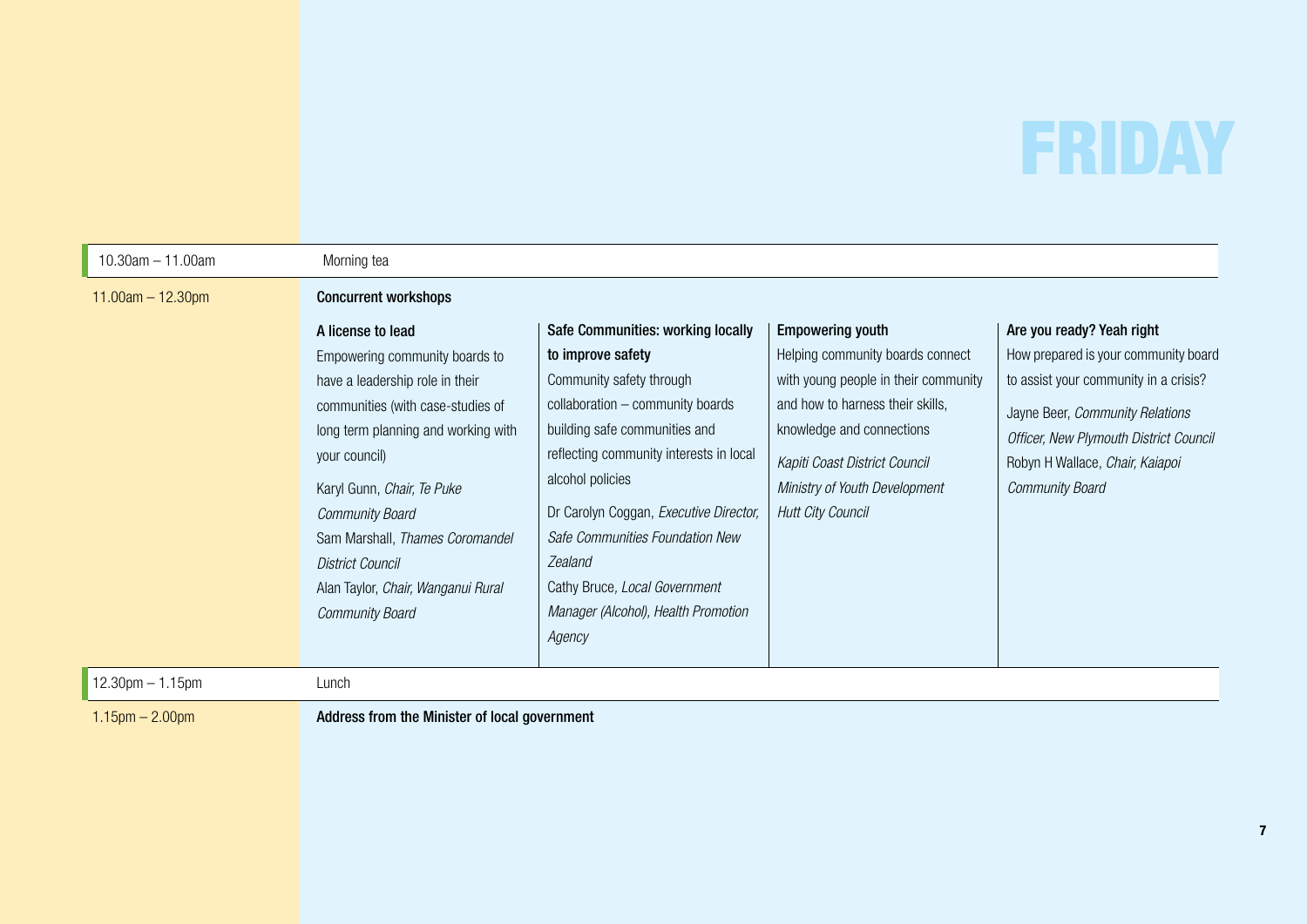### FRIDAY

| $2.00$ pm $- 2.30$ pm | Local democracy powering community and national success<br>Malcolm Alexander, CEO, LGNZ<br>Adam Feeley, CEO, QLDC |                                                                                       |                                        |                                       |
|-----------------------|-------------------------------------------------------------------------------------------------------------------|---------------------------------------------------------------------------------------|----------------------------------------|---------------------------------------|
| $2.30$ pm $-3.00$ pm  | Afternoon tea                                                                                                     |                                                                                       |                                        |                                       |
| $3.00$ pm $- 4.30$ pm | <b>Concurrent workshops</b>                                                                                       |                                                                                       |                                        |                                       |
|                       | Chorus – we're local too!                                                                                         | It's business Jim, but not as we                                                      | Community boards - our future          | Inspire and achieve                   |
|                       | Chorus is everyone's neighbour -                                                                                  | know it                                                                               | The structure of local government is   | Inspiring and supporting community-   |
|                       | how does a national company ensure it                                                                             | development<br>economic<br>Local                                                      | continually evolving - what are future | led outcomes in your place. How do we |
|                       | operates as a local business to bring                                                                             | community boards supporting social                                                    | structures and where do community      | not only inspire communities but also |
|                       | a human touch to technology                                                                                       | enterprises in their communities                                                      | boards fit                             | achieve together?                     |
|                       | Kathy Wiltshire, Communications and                                                                               | Sue Couts, General Manager, Wanaka                                                    | Local Government New Zealand           | Denise Bijoux, Inspiring Communities  |
|                       | Stakeholder Manager, Chorus                                                                                       | Wastebusters                                                                          |                                        |                                       |
| $7.00pm - 11.00pm$    | <b>Conference dinner and awards</b>                                                                               |                                                                                       |                                        | Venue: Edgewater                      |
|                       |                                                                                                                   | Supreme award kindly sponsored by the Community Board Executive Committee and KnowHow |                                        |                                       |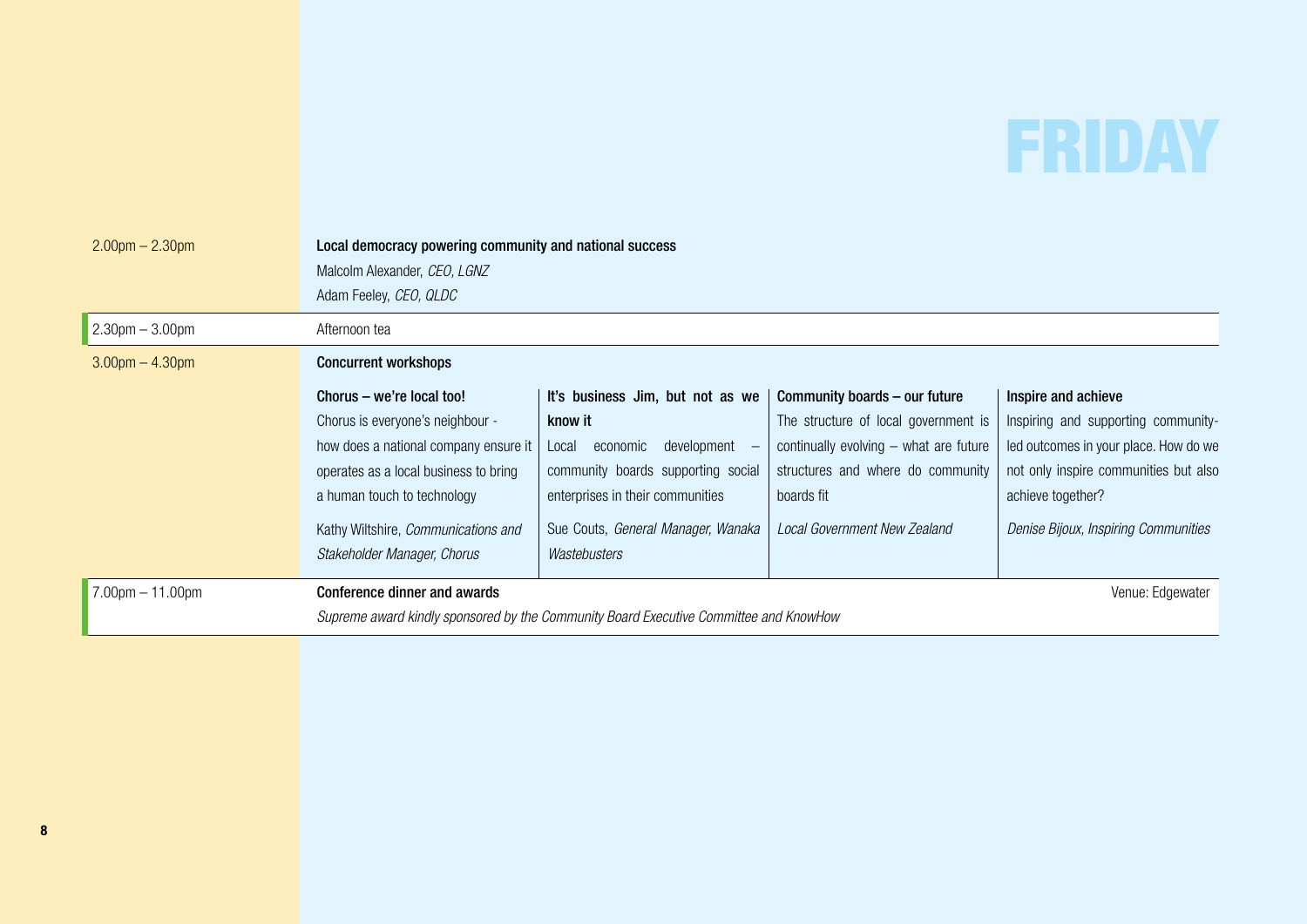### **SATURDAY**

#### **Saturday 11 May 2013**

| $8.30$ am $- 3.30$ pm   | Registration and information desk open                                                                                    |                                                                                                                                                    |                                                                                                                                                                                                                                                                        | Venue: Wanaka Events Centre                                                                                                                                                                                                                             |
|-------------------------|---------------------------------------------------------------------------------------------------------------------------|----------------------------------------------------------------------------------------------------------------------------------------------------|------------------------------------------------------------------------------------------------------------------------------------------------------------------------------------------------------------------------------------------------------------------------|---------------------------------------------------------------------------------------------------------------------------------------------------------------------------------------------------------------------------------------------------------|
| $9.00am - 9.15am$       | Community Board Executive Committee's role in local government<br>Mick Lester, Chair, Community Board Executive Committee |                                                                                                                                                    |                                                                                                                                                                                                                                                                        |                                                                                                                                                                                                                                                         |
| $9.15$ am $- 10.00$ am  | What do Facebook, shovels and royalty have in common?<br>Sam Johnson                                                      |                                                                                                                                                    |                                                                                                                                                                                                                                                                        |                                                                                                                                                                                                                                                         |
| $10.00am - 10.30am$     | Morning tea                                                                                                               |                                                                                                                                                    |                                                                                                                                                                                                                                                                        |                                                                                                                                                                                                                                                         |
| $10.30$ am $- 12.00$ pm | <b>Concurrent workshops</b>                                                                                               |                                                                                                                                                    |                                                                                                                                                                                                                                                                        |                                                                                                                                                                                                                                                         |
|                         | Giving roads our voice<br>Influencing the quality and safety of<br>roads in our communities                               | <b>Rules and Tools for Broad and</b><br><b>Inclusive Community Engagement</b><br>How to build community, how to make<br>things happen<br>Jim Diers | <b>Communication is everything</b><br>Communication in the 21st Century.<br>How do we break down the barriers<br>of social media and efficiently use<br>technology communication to drive<br>social change and engage our<br>community.<br>Sam Johnson<br>Leona Dargis | What if ? Your community in<br>2030<br>What are the factors shaping our future<br>today $-$ in 2030 will anything have<br>changed for you and your community?<br>What will a New Zealand community<br>look like?<br><b>Local Government New Zealand</b> |
|                         |                                                                                                                           |                                                                                                                                                    |                                                                                                                                                                                                                                                                        |                                                                                                                                                                                                                                                         |
| $12.00$ pm $- 12.45$ pm | Lunch                                                                                                                     |                                                                                                                                                    |                                                                                                                                                                                                                                                                        |                                                                                                                                                                                                                                                         |
| $12.45$ pm $- 1.30$ pm  | <b>Empower your Board by Mobilizing Your Community</b><br>Jim Diers                                                       |                                                                                                                                                    |                                                                                                                                                                                                                                                                        |                                                                                                                                                                                                                                                         |
| $1.30$ pm $- 2.15$ pm   | <b>Community board zone meetings</b><br>All delegates invited to join a zone meeting                                      |                                                                                                                                                    |                                                                                                                                                                                                                                                                        |                                                                                                                                                                                                                                                         |